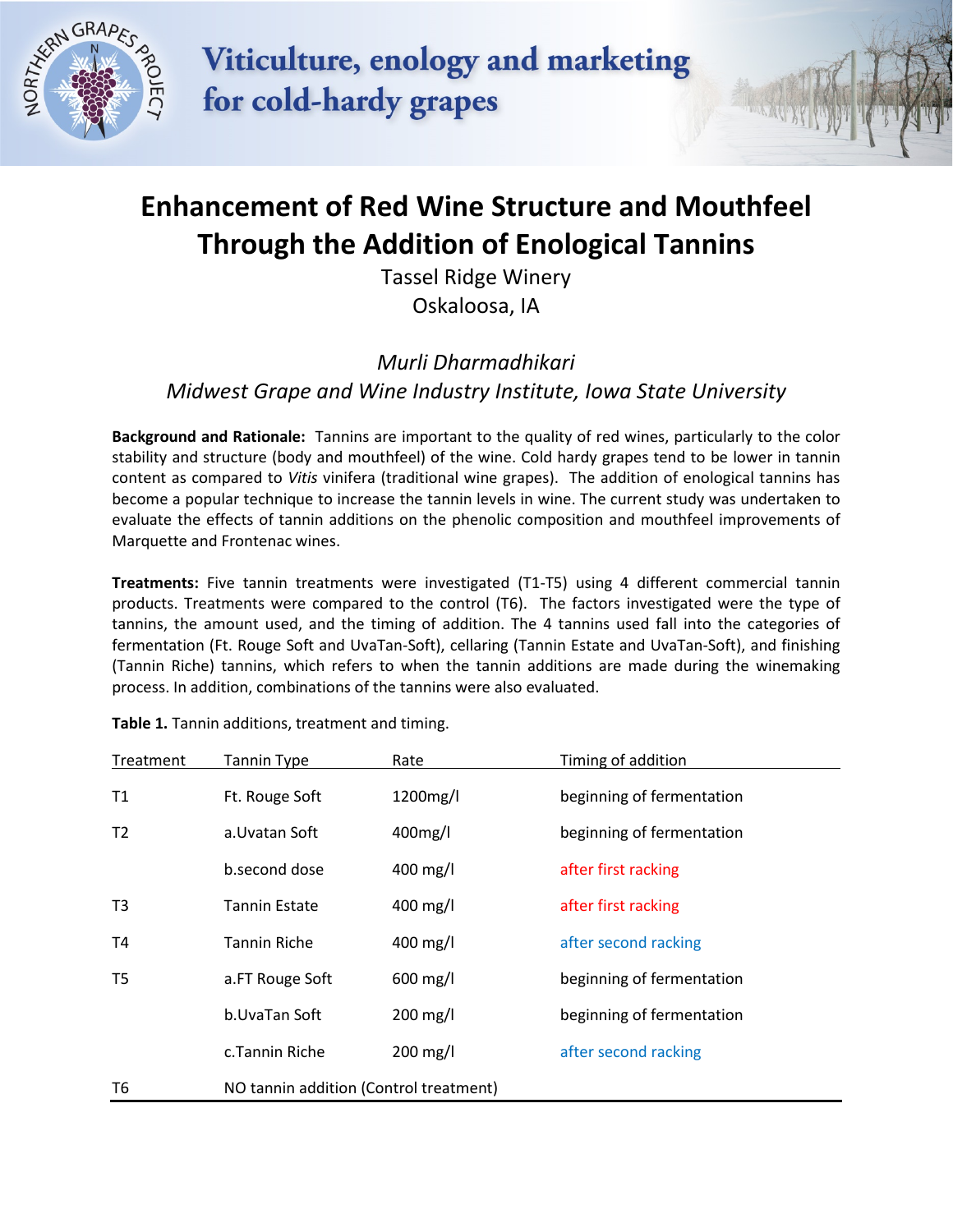#### **Methods:**

#### *Winemaking*

Wines were made from Frontenac and Marquette varietals from the 2012 vintage. The grapes were provided by Tassel Ridge Winery (Oskaloosa, IA) and the wines were made by ISU staff in the Tassel Ridge warehouse facility. The Marquette and Frontenac grapes were machine harvested on August 22<sup>nd</sup> and September  $15<sup>th</sup>$ , respectively. At the time of harvest the berries had a chemistry of 27 °Brix, titratable acidity of 10.60 g/L and pH 3.28 for Marquette and 23.3 ˚Brix, titratable acidity of 8.40 g/L and pH 3.55 for Frontenac. Grapes were de-stemmed and crushed at Tassel Ridge Winery in Leighton IA. Sulfur dioxide  $(SO_2)$  at 50 mg/L of Potassium metabilsulfite was added to the must which was then transported to a cold storage facility. Must was stored at -12 ˚F until further processing.

The Marquette grapes were removed from cold storage on Monday October 3, 2012, and transported to the processing facility. After 24 hours, 80 pounds (about 26 liters) of partially frozen must was placed into 18 (6 treatments and 3 replications) 20 gallons capacity food grade plastic fermenting containers. On October  $19<sup>th</sup>$ , the process was repeated with the Frontenac grapes. Unless otherwise stated the tannin addition treatments, yeast inoculation and fermentation management practices were identical for both wines.

The must was allowed to sit until completely thawed prior to enological tannin additions. The must was mixed thoroughly and enological tannin treatments were applied according to the manufacturer's instructions.

The day following the tannin additions the must was inoculated with *Saccharomyces cerevisiae*, strain Vitilevure 3001, at the concentration of 0.3 g/L. The yeast were rehydrated with GoFerm, per the supplier's instructions then added to the must and mixed to disperse the yeast.

The fermentation temperature and degrees brix were monitored daily and the cap was punched twice a day. For the Marquette must, distilled water (0.9 L) was added to each container and mixed to lower the brix of fermenting must. It was not necessary to do this with the Frontenac must. After completion of fermentation, the must was pressed, 50 mg/L  $SO<sub>2</sub>$  was added, and the wines were stored in 5 gallon carboys equipped with air locks.

After approximately 1 month in storage the wines were racked for the first time, tannins were added to the appropriate treatments (T2 b and T3), sulfured (20mg/L), and stored. A month after first racking, the wine was racked for the second time, tannins were added (T4 and T5 c), and SO<sub>2</sub> was added to attain 0.8 molecular  $SO<sub>2</sub>$ .

In mid-February 2013, after all tannin additions were complete and the wine had been stored for several months, samples were taken and sent to ETS Laboratories (St. Helena, CA) for the phenolic profile analysis. In June 2013, the wines were sampled again and sent out for phenolic profile analysis.

In March 2013, the wines were bottled and the Marquette wines were presented to wine industry members for sensory evaluation, at the Iowa Wine Growers Association annual meeting.

#### *Wine analysis*

Samples of each treatment were taken in June, 2013 to evaluate the effect of the tannin additions on basic wine chemistry and organic acid profile. Basic wine analysis evaluated pH, titratable acidity, volatile acidity, free and total  $SO<sub>2</sub>$ , residual sugars, and alcohol content. These procedures were carried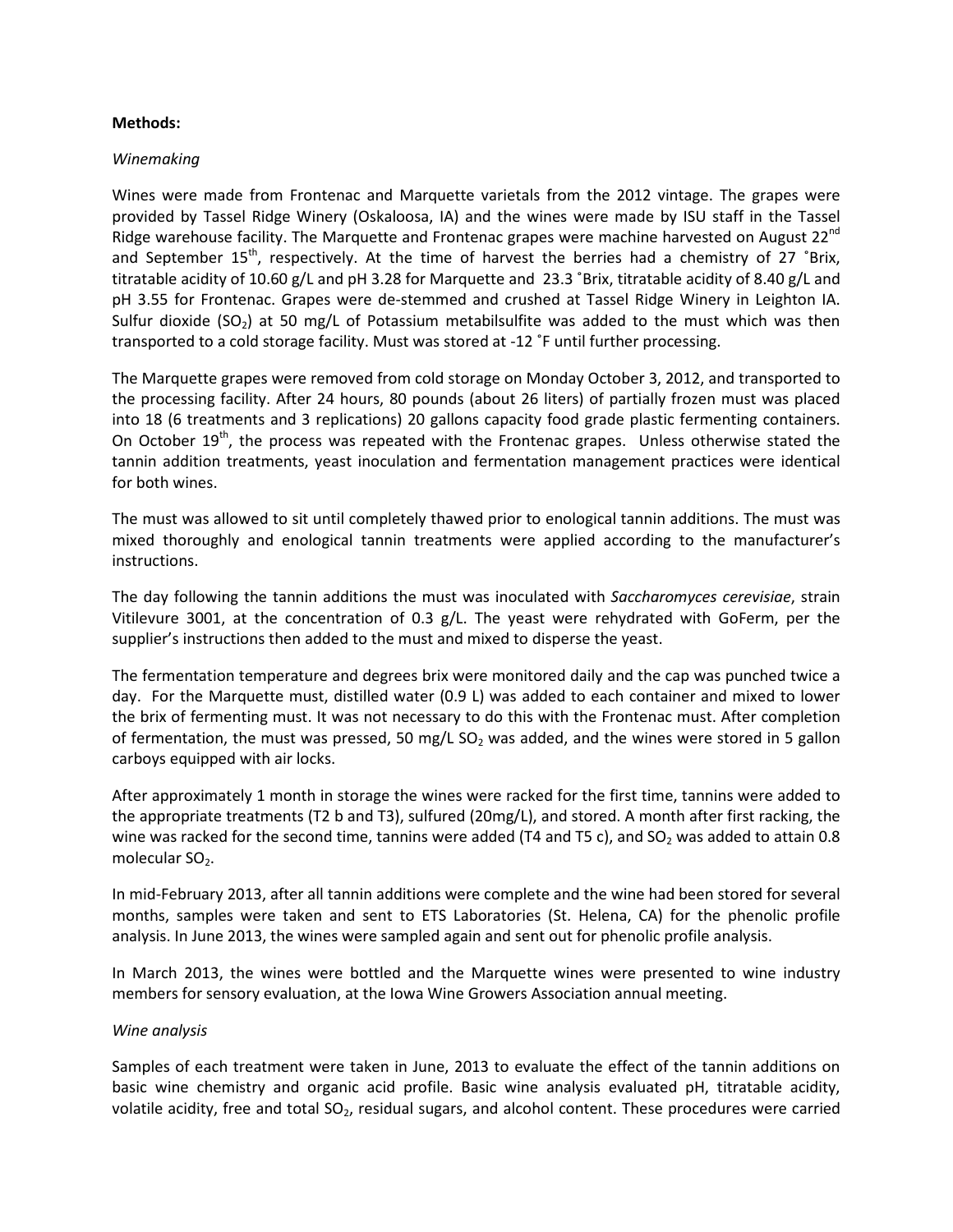out using standard methods. The phenolic profile analysis performed by ETS Laboratories was also performed using HPLC, using the lab's proprietary methods.

### **Results:**

**Wine Chemistry.** The tannin additions do not appear to have an effect on overall wine chemistry in terms of pH, titratable acidity (TA), volatile acidity (VA), residual sugars (RS), and alcohol (OH) between treatments (Table 2). These results indicate that enological tannin additions have little to no effect on yeast performance and the basic chemical properties of the wines.

**Table 2.** Basic chemical analysis of the research Marquette and Frontenac wines with enological tannin additions.

| <b>Marquette</b> | Control | <b>MT1</b> | <b>MT2</b> | M T3  | M T4  | <b>MT5</b> |
|------------------|---------|------------|------------|-------|-------|------------|
| pH               | 3.5     | 3.3        | 3.3        | 3.3   | 3.5   | 3.5        |
| <b>TA</b>        | 9.5     | 10.0       | 9.8        | 9.6   | 9.6   | 9.5        |
| VA               | 0.8     | 1.0        | 0.8        | 0.8   | 0.7   | 0.8        |
| FSO <sub>2</sub> | 49.9    | 49.8       | 43.2       | 26.1  | 15.2  | 46.9       |
| TSO <sub>2</sub> | 70.6    | 76.6       | 70.6       | 45.1  | 21.7  | 71.3       |
| OH (% v/w)       | 12.6%   | 14.0%      | 13.9%      | 13.3% | 13.4% | 12.7%      |
| RS (% w/w)       | 0.3%    | 0.2%       | 0.2%       | 0.3%  | 0.3%  | 0.3%       |

| <b>Frontenac</b> | Control | F T1  | F T2  | FT3   | F T4  | <b>FT5</b> |
|------------------|---------|-------|-------|-------|-------|------------|
| pH               | 3.7     | 3.5   | 3.5   | 3.6   | 3.6   | 3.6        |
| <b>TA</b>        | 9.7     | 10.0  | 10.4  | 9.9   | 10.1  | 10.1       |
| VA               | 0.8     | 0.7   | 0.7   | 0.8   | 0.8   | 0.9        |
| FSO <sub>2</sub> | 66.9    | 57.5  | 48.9  | 70.0  | 43.4  | 75.4       |
| TSO <sub>2</sub> | 119.1   | 102.6 | 83.0  | 131.4 | 74.4  | 124.0      |
| OH (% v/w)       | 12.1%   | 12.1% | 12.0% | 12.2% | 11.9% | 11.7%      |
| RS (% w/w)       | 0.4%    | 0.5%  | 0.4%  | 0.4%  | 0.4%  | 0.4%       |

**Phenolic Profile.** At six months of age, the main results observed between the control and the various tannin addition treatments were an overall increase in the concentration of -tannins in the wine compared to the control (Figure 1). As expected, those wines that received the highest concentration of tannin additions (T1 and T5) had the greatest concentration of quantifiable tannins. This value however did not correlate with an additive function; fewer tannins were quantified compared to what was added. The other notable difference in the phenolic profile of these wines can be observed in the anthocyanin concentration (Figure 2). In the case of the Marquette wine, an increase in the concentration of the total anthocyanins and monomeric anthocyanins was observed in the treated wines when comparing the means of two replicates. This increase was not observed in the Frontenac wine.

The phenolic profile was measured again -after wines had been aged for 9 months. Compared to the young wine samples (6 months) a similar trend in the phenolic profiles was observed for tannins and total anthocyanin concentration (Figure 1 and 2). The tannin additions had little effect on any phenolic compound concentrations other than the tannins. The total anthocyanin content did however decrease with aging.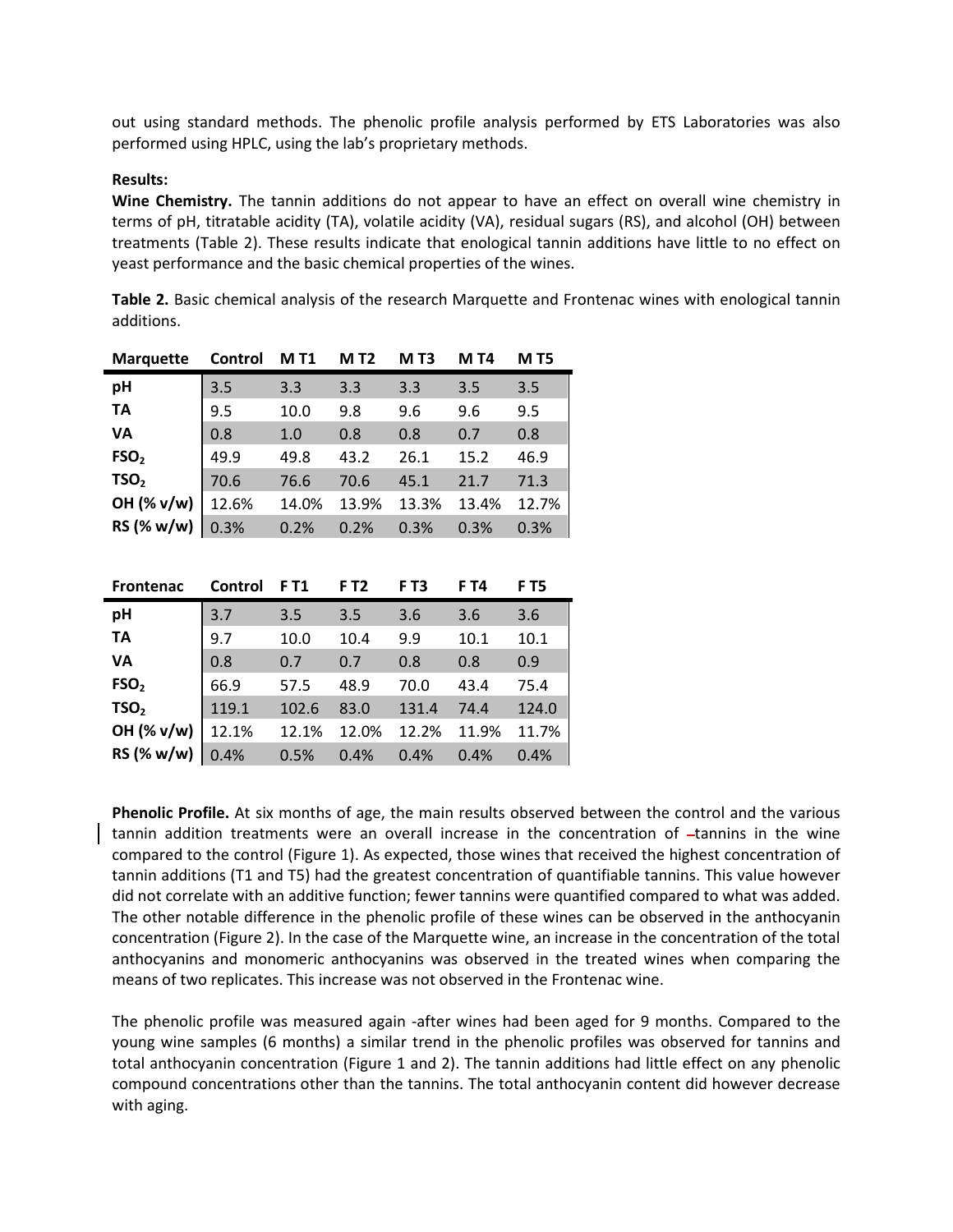Statistical analysis of this data (one-way ANOVA) revealed that in young Marquette wines (6 months) there was no statistically significant difference observed between the treatments in terms of tannin concentration (mg/L) or total anthocyanin levels (p=0.05). However, at 9 months a significant difference in the tannin levels was observed between treatments. This may indicate that the levels are increasing with age depending on the treatment, as observed in treatments M T1, M T2, M T3, and M T4 (Figure 1). Though there is not a mathematically significant difference between treatments there is in fact a numerical difference in the concentrations of tannins and total anthocycanins which could account for any perceived sensory differences.



**Figure 1.** Tannins in young wines (6 months old) and aged wines (9 months old) treated with enological tannins. Values reported as mean concentration (mg/L) of each compound (n=2).



**Figure 2.** Total anthocyanins in young wines (6 months old) and aged wines (9 months old) treated with enological tannins. Values reported as mean concentration (mg/L) of each compound (n=2).

**Industry Evaluation.** The young Marquette wines underwent sensory evaluation to determine the effects of tannin additions on body (thin to full) and mouth feel (harsh to soft). The panelist were untrained industry members that were asked to rate the wines on a scale of 1-5 (1 being thin and 5 being full; 1 being harsh and 5 being soft). The overall trend of the sensory analysis showed that for all